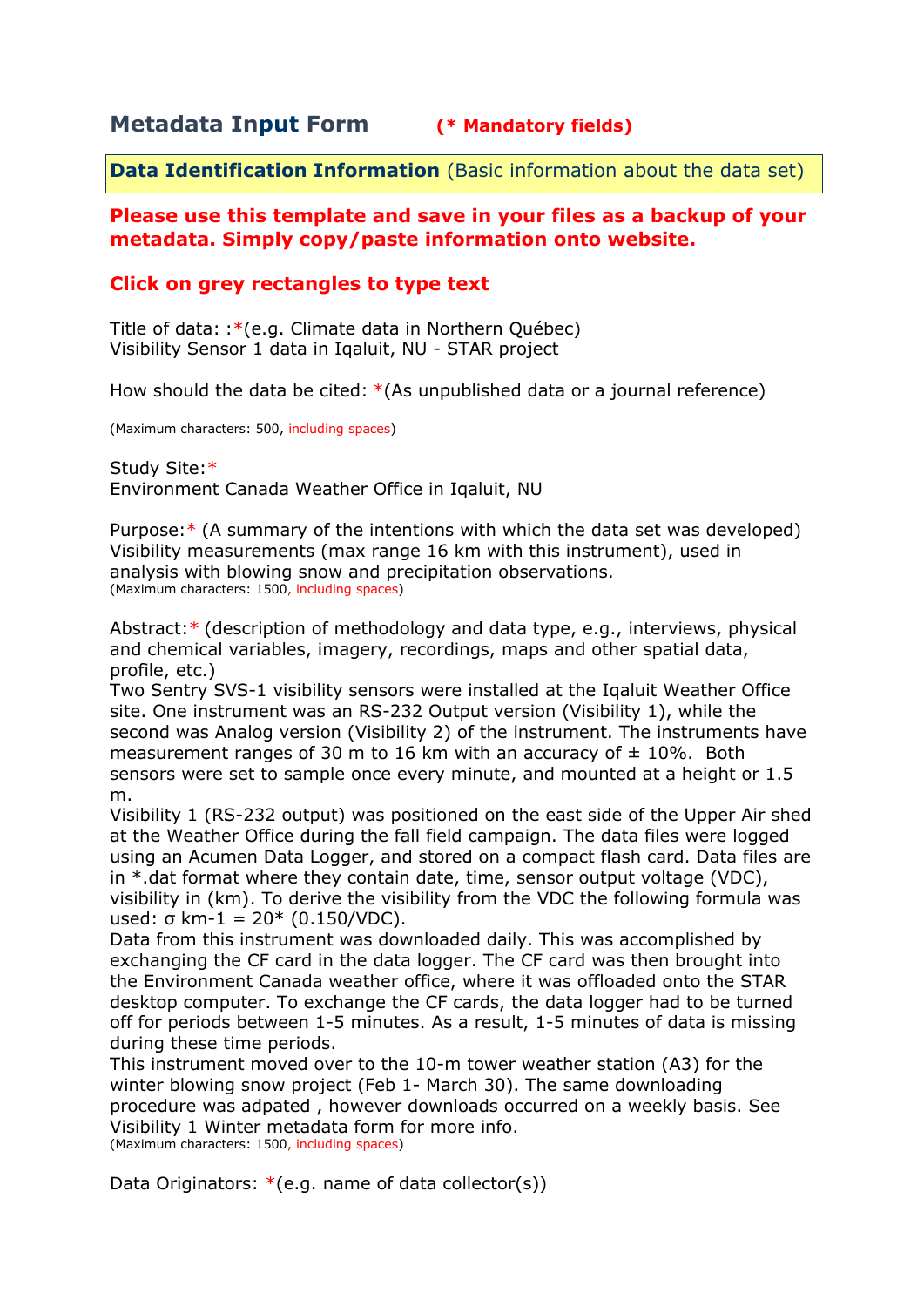(Do not enter duplicate originators) John Hanesiak,University of Manitoba CEOS, Winnipeg, MB

Ron Stewart, University of Manitoba CEOS, Winnipeg, MB

Kent Moore, University of Toronto, Toronto, ON

Peter Taylor, York University, Toronto, ON

Walter Strapp, Cloud Physics and Severe Weather Division, Environment Canada, Ottawa, ON

Mengistu Wolde, Flight Research Laboratory, National Research Council of Canada, Ottawa, ON

Links to data (if available, enter NI Email address if direct link is not yet available):

Status of data:\* Click on grey rectangle to view scroll down menu Completed

Maintenance and update frequency:\* Click on grey rectangle to view scroll down menu Daily

# **Geographic Coordinates** (in decimal format)

#### **Research Area** \*

Coordinates should be in the range of -90.0000 to 90.0000 for the latitude and -180.0000 to 180.0000 for the longitude

North (latitude N): 63 deg 44.834 min

South (latitude N):

West (longitude W): - 68 deg 32.551 min

East (longitude W):

**Time Period** (covered by the data set)

\* Select entry from scroll down menu on website

Start Year:\* 2007 End Year:\*2007 Start Month:\*September End Month:\*Nov Start Day: \* 23 End Day: \* 30